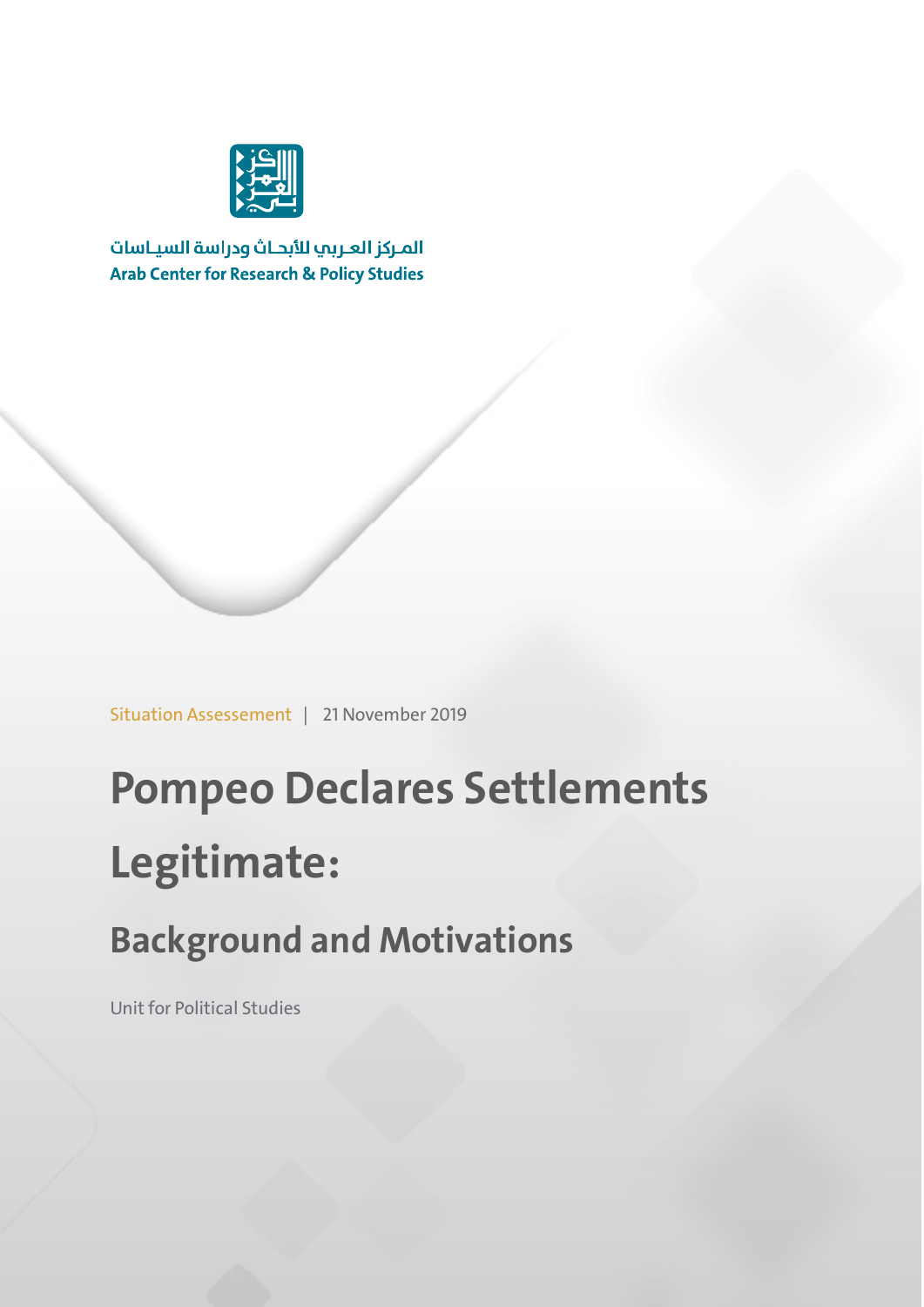#### Pompeo Declares Settlements Legitimate: Background and Motivations

Series: Situation Assessement

21 November 2019

#### Unit for Political Studies

The Unit for Political Studies is the Center's department dedicated to the study of the region's most pressing current affairs. An integral and vital part of the ACRPS' activities, it offers academically rigorous analysis on issues that are relevant and useful to the public, academics and policy-makers of the Arab region and beyond. The Unit for Political Studie draws on the collaborative efforts of a number of scholars based within and outside the ACRPS. It produces three of the Center's publication series: Assessment Report, Policy Analysis, and Case Analysis reports. .

Copyright © 2019 Arab Center for Research and Policy Studies. All Rights Reserved.

The Arab Center for Research and Policy Studies is an independent research institute and think tank for the study of history and social sciences, with particular emphasis on the applied social sciences.

The Center's paramount concern is the advancement of Arab societies and states, their cooperation with one another and issues concerning the Arab nation in general. To that end, it seeks to examine and diagnose the situation in the Arab world - states and communities- to analyze social, economic and cultural policies and to provide political analysis, from an Arab perspective.

The Center publishes in both Arabic and English in order to make its work accessible to both Arab and non-Arab researchers.

The Arab Center for Research and Policy Studies Al-Tarfa Street, Wadi Al Banat Al-Dayaen, Qatar PO Box 10277, Doha +974 4035 4111 www.dohainstitute.org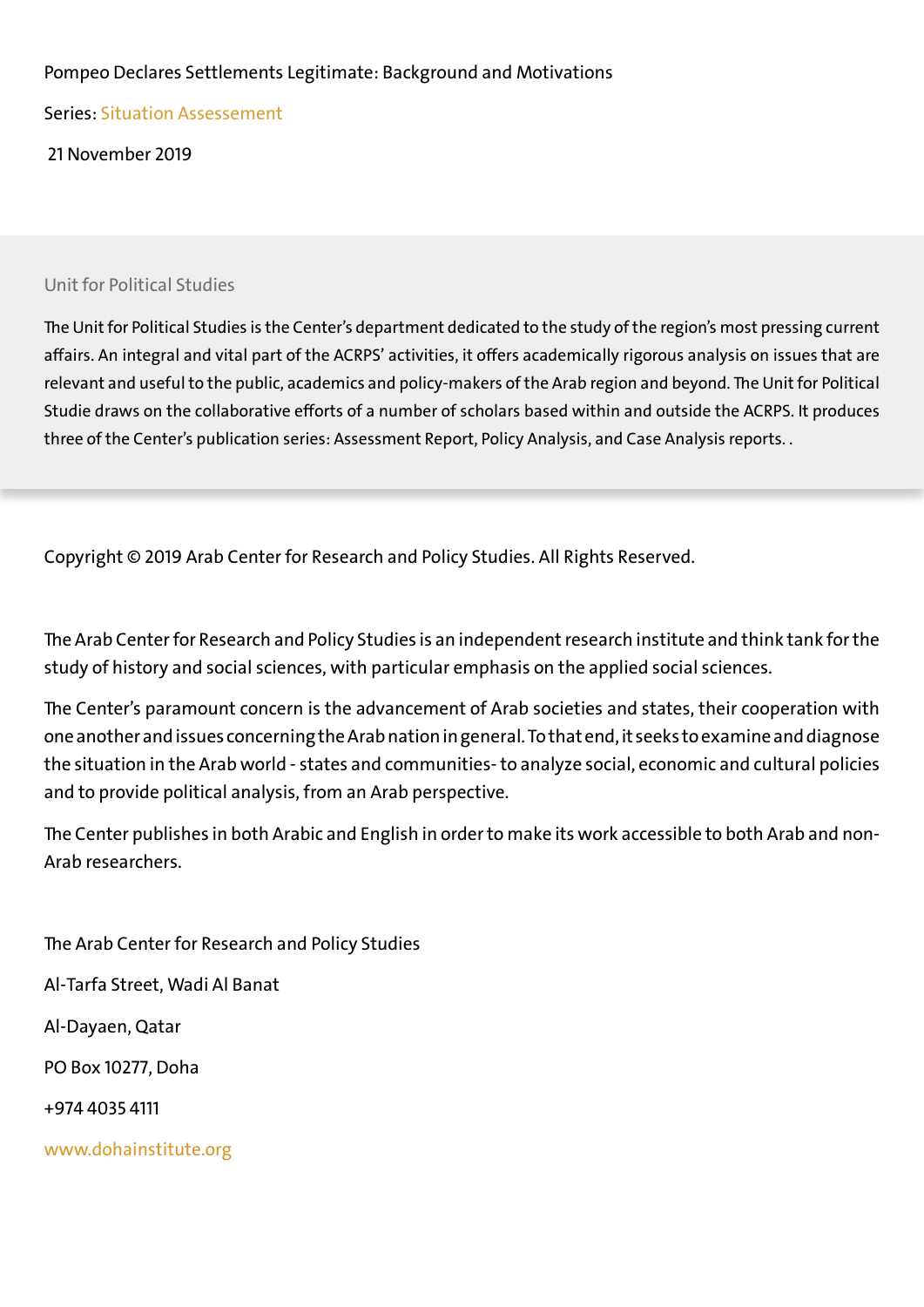# **Table of Contents**

| Tenuous American Justifications and a contract of the contract of the state of 2                       |  |
|--------------------------------------------------------------------------------------------------------|--|
| Motivations and calculations and calculations and the continuum of the contract of the state of 3      |  |
| 1) Keeping Evangelicals happy. The contract of the contract of the contract of the contract of the 3   |  |
| 2) Attracting the Zionist Lobby and American Jews and an american state of the state of the state of 3 |  |
| 3) Attempt to support Netanyahu and an analyzing and an analyzing and an analyzing state of the S      |  |
| 4) Setting the tone of the "Lasting Solution" and a substitution of the state of the Solid S           |  |
|                                                                                                        |  |
|                                                                                                        |  |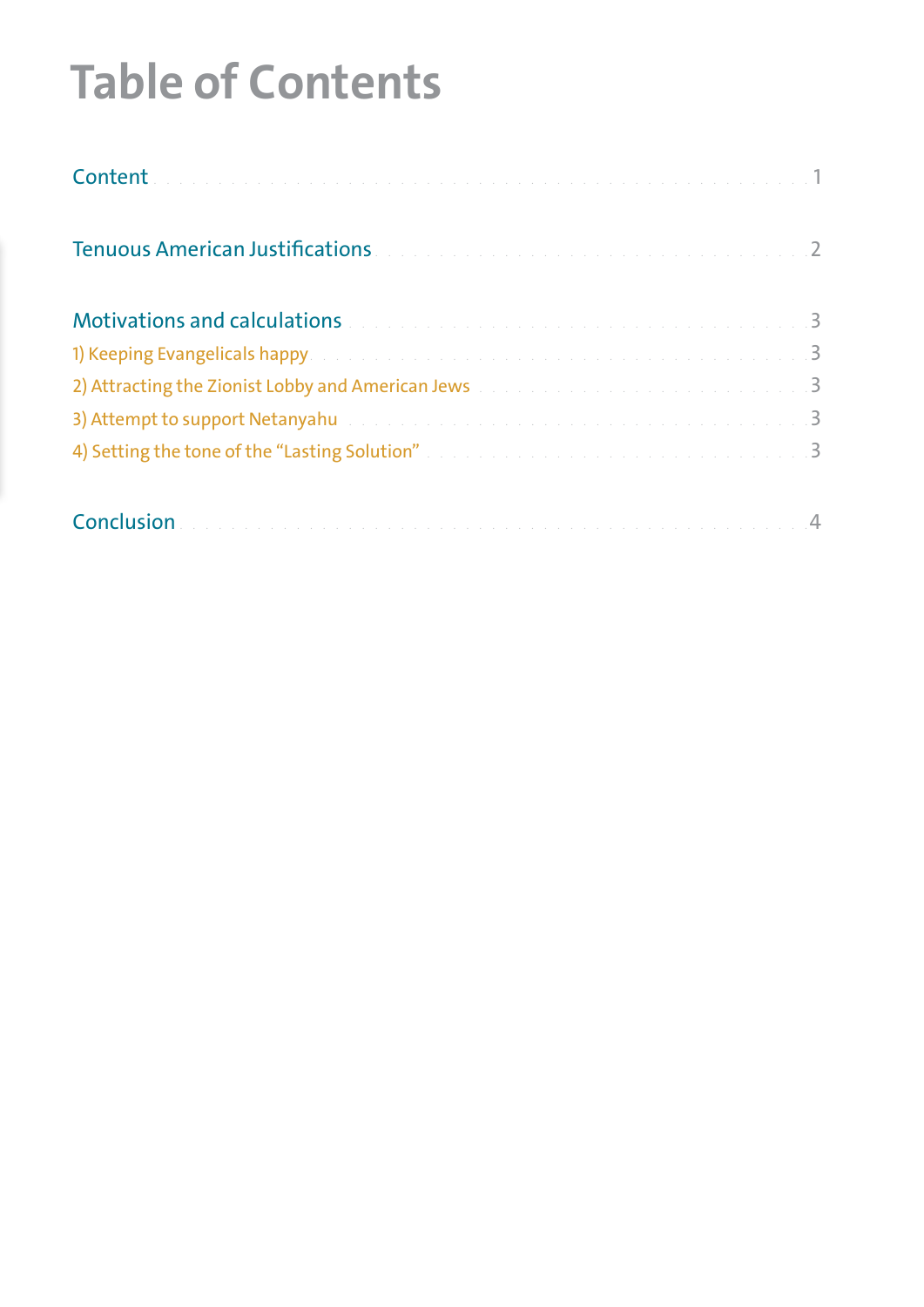<span id="page-3-0"></span>On 18 November US Secretary of State Mike Pompeo announced that his country no longer recognises the legal position that views Israel's construction of "civilian settlements" in the West Bank as a violation of international law.**(1)** This development completes the Trump administration's decisive break with decades-old US policy on the Arab-Israeli Conflict, which began with defunding of UNRWA and escalated with recognition of Jerusalem as the Israeli capital and the relocation of the embassy and the recognition of the 1981 annexation of the Golan Heights. The move reverses US policy of more than forty years: successive administrations have officially held that settlements were "illegitimate", "illegal" and an "obstacle to peace".**(2)** The new position is an absolute violation of international law and legitimises colonialism. And despite its rejection by many international players, it may pave the way for Israel to permanently annex large portions of the West Bank.

#### **Content**

Pompeo justified the new policy by saying that the official US position against settlement activity in the West Bank "did not advance peace",**(3)** singling out for particular criticism the 1978 Carter-era State Department's conclusion "that Israel's establishment of civilian settlements was inconsistent with international law." He also dismissed the Obama administration's policy, which reemphasised the illegitimacy of Israeli settlement-building when it declined to veto Resolution 2334 condemning the building of settlements in the West Bank and East Jerusalem, describing them as a "flagrant" breach of international law.**(4)** Pompeo claimed that "after carefully studying all sides of the legal debate," the Trump Administration had arrived at the same conclusion as Reagan's State Department: that "The establishment of Israeli civilian settlements in the West Bank is not per se inconsistent with international law." He emphasised four main points:**(5)**

- The Trump administration "recognize[s] that  $-$  as Israeli courts have  $-$  the legal conclusions relating to individual settlements must depend on an assessment of specific facts and circumstances on the ground. Therefore, the United States Government is expressing no view on the legal status of any individual settlement. The Israeli legal system affords an opportunity to challenge settlement activity and assess humanitarian considerations connected to it." What this means in practice is that international law on the occupation of foreign territory is being subordinated to local law in the occupying state.
- The administration is "not addressing or prejudging the ultimate status of the West Bank. This is for the Israelis and the Palestinians to negotiate. International law does not compel a

**<sup>1</sup>** "Secretary Michael R. Pompeo Remarks to the Press," U.S. Department of State, November 18, 2019, at: [https://www.state.gov/secretary-michael-r](https://www.state.gov/secretary-michael-r-pompeo-remarks-to-the-press/)[pompeo-remarks-to-the-press/](https://www.state.gov/secretary-michael-r-pompeo-remarks-to-the-press/)

**<sup>2</sup>** Jennifer Hansler, Nicole Gaouette and Jeremy Diamond, "Pompeo announces reversal of longstanding US policy on Israeli settlements," CNN, November 18, 2019, at:<https://www.cnn.com/2019/11/18/politics/pompeo-west-bank-settlements-announcement/index.html>

**<sup>3</sup>** "Secretary Michael R. Pompeo Remarks to the Press." Ibid.

**<sup>4</sup>** "Israel's Settlements Have No Legal Validity, Constitute Flagrant Violation of International Law, Security Council Reaffirms," UN, December 23, 2016, at: <https://www.un.org/press/en/2016/sc12657.doc.htm>

**<sup>5</sup>** "Secretary Michael R. Pompeo Remarks to the Press." Ibid.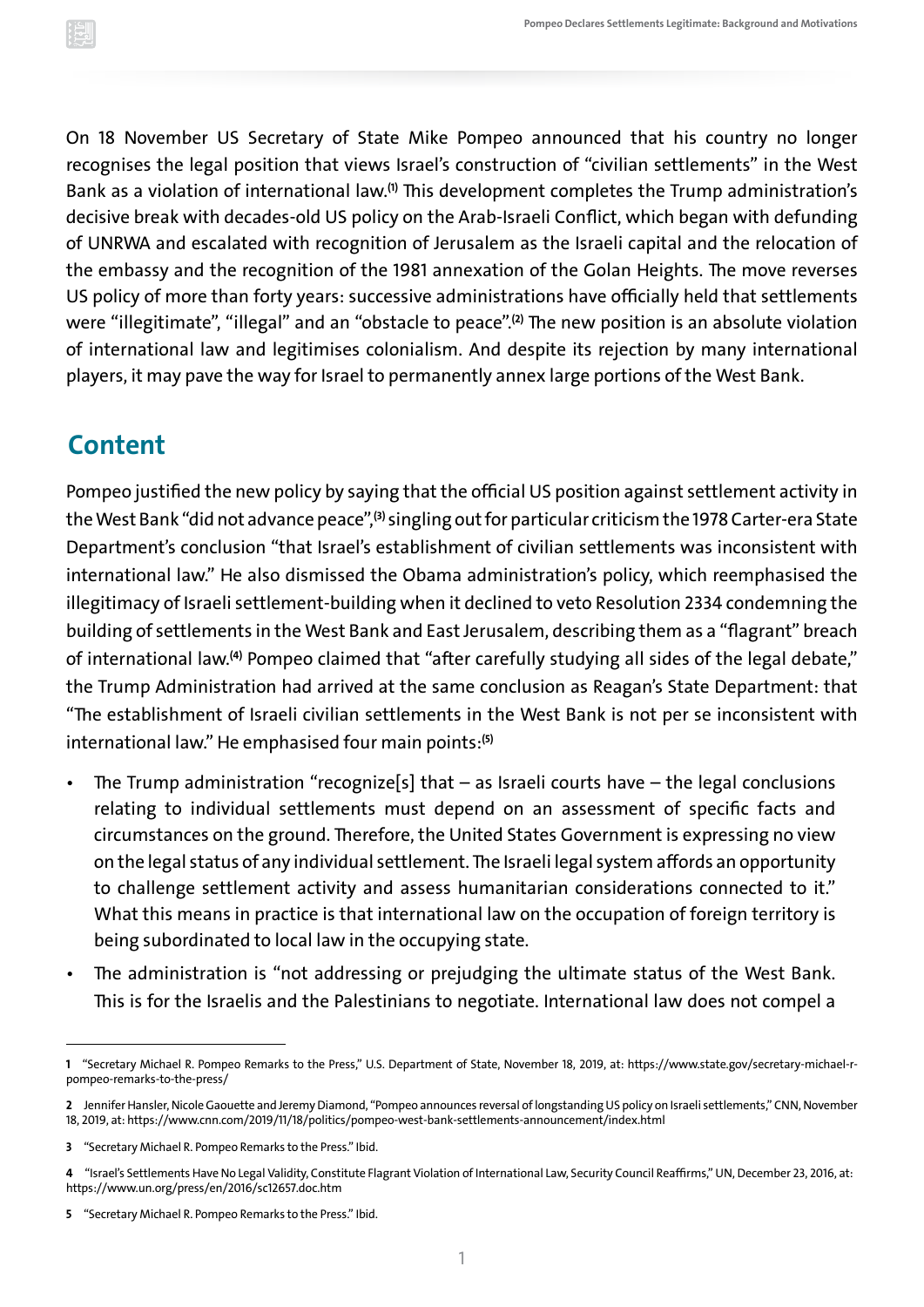<span id="page-4-0"></span>particular outcome, nor create any legal obstacle to a negotiated resolution." The reality, of course, is that there is little left to negotiate now that the US administration has undermined the "sustainable solution".

- The conclusion "that we will no longer recognize Israeli settlements as per se inconsistent with international law is based on the unique facts, history, and circumstances presented by the establishment of civilian settlements in the West Bank."
- "[C]alling the establishment of civilian settlements inconsistent with international law hasn't worked. It hasn't advanced the cause of peace."

### **Tenuous American Justifications**

According to experts in international law, Pompeo's justifications do not stand up under legal scrutiny. His claim that the 1978 State Department assessment concluding that the settlements contravene international law is lacking in precision is baseless – it was entirely in keeping with the international legal position, since Article 49 of the Fourth Geneva Convention forbids any "occupying power" from undertaking "individual or mass forcible transfers" of the local population "regardless of their motive". The same Article also stipulates that "the Occupying Power shall not deport or transfer parts of its own civilian population into the territory it occupies."**(6)** Pompeo's claim that the new line is the same as that adopted by the Reagan administration in 1978 is equally imprecise. Although it is true that Reagan did personally profess this opinion, his administration did not: the official US position continued to be that of 1978.**(7)**

Pompeo's assertion that there is a "legal system" in Israel capable of challenging settlement activity is also totally incoherent. The Israeli judiciary is the judiciary of the occupying power itself. Although it has ruled some "informal settlements" to be illegitimate and ordered their inhabitants evicted, it has also given judicial legitimacy to all the original settlements in the West Bank and East Jerusalem. The same applies to the statement that the administration's decision is not intended to impose a particular solution in the West Bank and that this is up to bilateral negotiations. This position has been directly contradicted by US Ambassador David Friedman, who stated last June that Israel has the right to annex certain regions of the West Bank.**(8)** Last September Netanyahu promised to annex the Jordan Valley and Jewish settlements in the West Bank,**(9)** and this promise seems to be well on its way to implementation given the new US position. And the claim that continuing disputes around Israeli settlements do not advance the cause of peace is equally nonsensical – if territory, Jerusalem, refugees and borders are the central issues in the conflict, what is left to disagree or negotiate over?

**<sup>6</sup>** ICRC, *Convention (IV) relative to the Protection of Civilian Persons in Time of War*, Geneva, 12 August 1949, (accessed on 21/11/2019 at: [https://bit.](https://bit.ly/2KI6mm1) [ly/2KI6mm1\)](https://bit.ly/2KI6mm1).

**<sup>7</sup>** Zack Beauchamp, "Mike Pompeo's big announcement about Israeli settlements, briefly explained," VOX, November 18, 2019, at: <https://www.vox.com/world/2019/11/18/20971153/trump-israel-settlements-west-bank-pompeo-illegal>

**<sup>8</sup>** David M. Halbfinger, "U.S. Ambassador Says Israel Has Right to Annex Parts of West Bank," The New York Times, June 8, 2019, at: <https://www.nytimes.com/2019/06/08/world/middleeast/israel-west-bank-david-friedman.html?module=inline>

**<sup>9</sup>** Oliver Holmes, "Netanyahu vows to annex large parts of occupied West Bank," The Guardian, September 10, 2019, at: https://www.theguardian.com/world/2019/sep/10/netanyahu-vows-annex-large-parts-occupied-west-bank-trump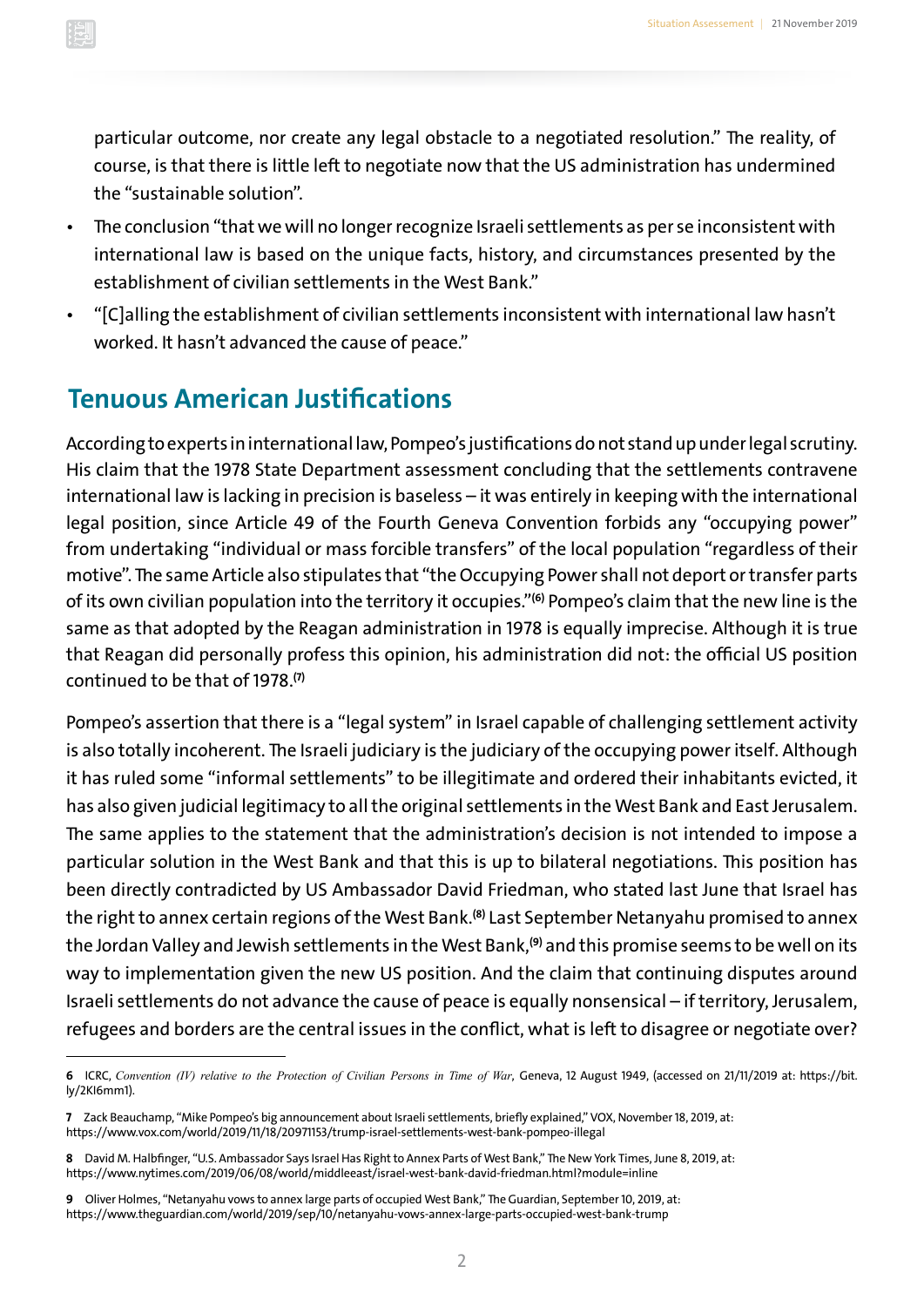#### <span id="page-5-0"></span>**Motivations and calculations**

The causes and motivations behind the new US position can be divided into two groups. The first concerns Trump's political calculations, and the other his administration's overall approach.

#### **1) Keeping Evangelicals happy**

Trump is hoping to strengthen his prospects of reelection in 2020 by appealing to a broad base of Evangelical Christians who support the Israeli right for religious reasons – similar motivations were at work in the recognition of Jerusalem as the Israeli capital.**(10)** Evangelicals make up some 25% of US citizens and about 80% of white Evangelicals voted for Trump in the 2016 Presidential elections.**(11)** Some prominent Trump administration figures are identified with this base, including VP Mike Pence and Secretary of State Pompeo. And the gambit seems to have paid off: the settlement decision has been widely extolled by US Evangelicals.**(12)**

#### **2) Attracting the Zionist Lobby and American Jews**

Trump hopes that this move will win him the support of the Zionist Lobby at a time when support for Israel is receding among Democrats (particularly among its more liberal youth base).

#### **3) Attempt to support Netanyahu**

Despite administration officials' denials, there is plenty of evidence that the announcement was deliberately timed to support Netanyahu's struggle to stay in power after two inconclusive elections and an ongoing corruption trial.**(13)** Netanyahu needs to form a new government in order to secure a Knesset law granting him legal immunity. With Benny Gantz's failure (Blue and White Party) to form a coalition, Israel may be headed for a third round of elections. Trump's decision may thus be an attempt to bolster his electoral position.

#### **4) Setting the tone of the "Lasting Solution"**

Although Pompeo claims that the US repositioning is not intended to impose a particular solution in the West Bank, all indications suggest otherwise. It is the latest in a series of policy shifts that seem

**<sup>10</sup>** Lara Jakes and David M. Halbfinger, "In Shift, U.S. Says Israeli Settlements in West Bank Do Not Violate International Law," The New York Times, November 18, 2019, at: https://www.nytimes.com/2019/11/18/world/middleeast/trump-israel-west-bank-settlements.html

**<sup>11</sup>** Steve McQuilkin, "White evangelicals just elected a thrice-married blasphemer: What that means for the religious right," U.S.A Today, November 10, 2016, at: https://www.usatoday.com/story/news/politics/elections/2016/11/10/conservative-christians-boorish-trump/93572474/

**<sup>12</sup>** Jennifer Hansler, Ibid.

**<sup>13</sup>** Maria Caspani and Matt Spetalnick, "Trump shift on Israeli settlements fulfills wish list of evangelical base", *Reuters*, 19/11/2019 (accessed on 21/11/2019 at: https://bit.ly/338qDaL).